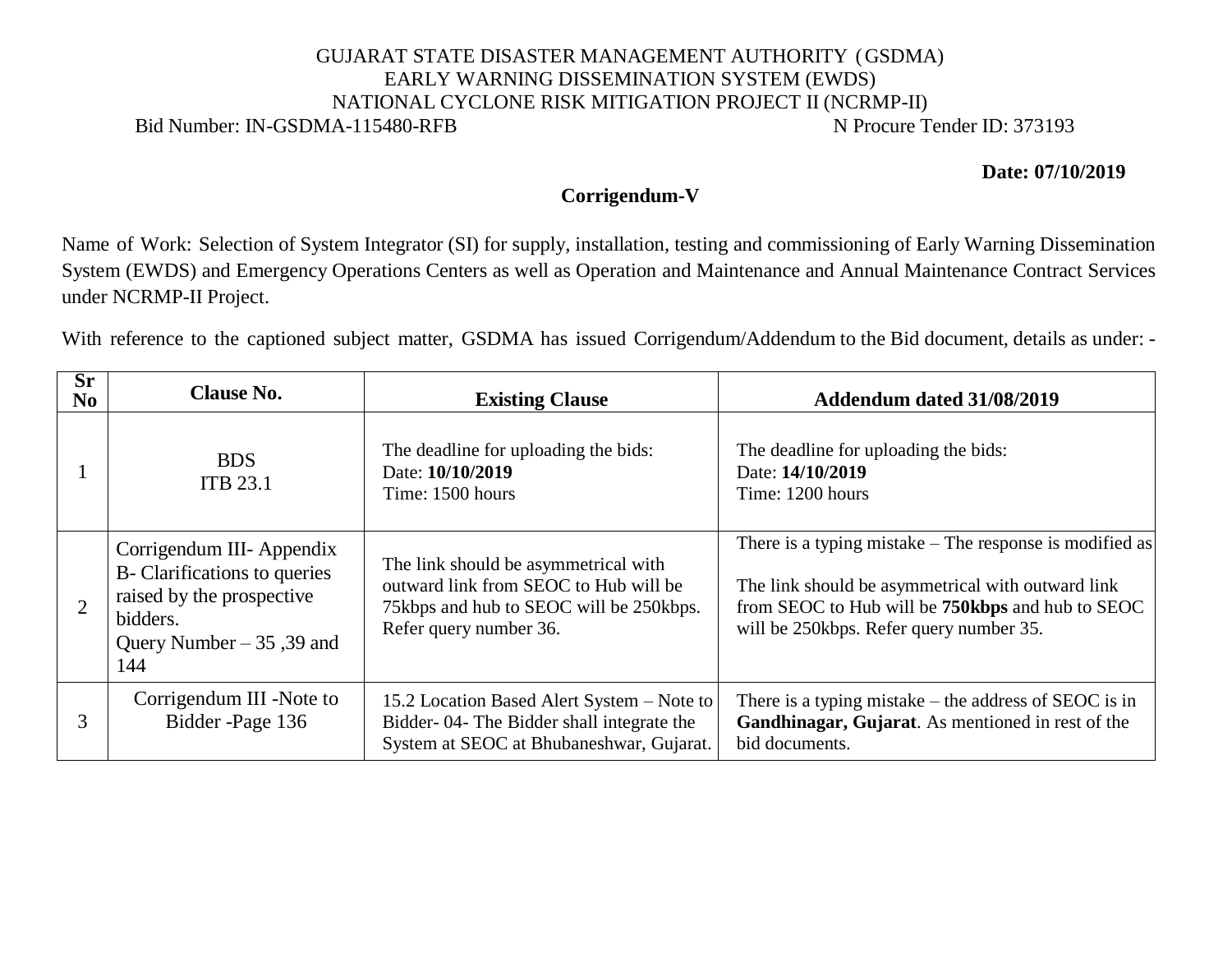|  | Corrigendum III - Point 7 -<br>Addition in section VI | Location based alert system is added in the<br>scope of bidder to implement and bidder is<br>advised to consider associated software<br>hardware and integrations to be supplied.<br>Changes/Additions for LBAS and related<br>requirements are provided in the Annexure 3<br>and Annexure 7 to 15.<br>Modifications regarding VSAT Network<br>requirements are provided in Annexure 11. | Prebid Query responses to extended scope related to<br>LBAS in Annexure 1. |
|--|-------------------------------------------------------|------------------------------------------------------------------------------------------------------------------------------------------------------------------------------------------------------------------------------------------------------------------------------------------------------------------------------------------------------------------------------------------|----------------------------------------------------------------------------|
|--|-------------------------------------------------------|------------------------------------------------------------------------------------------------------------------------------------------------------------------------------------------------------------------------------------------------------------------------------------------------------------------------------------------------------------------------------------------|----------------------------------------------------------------------------|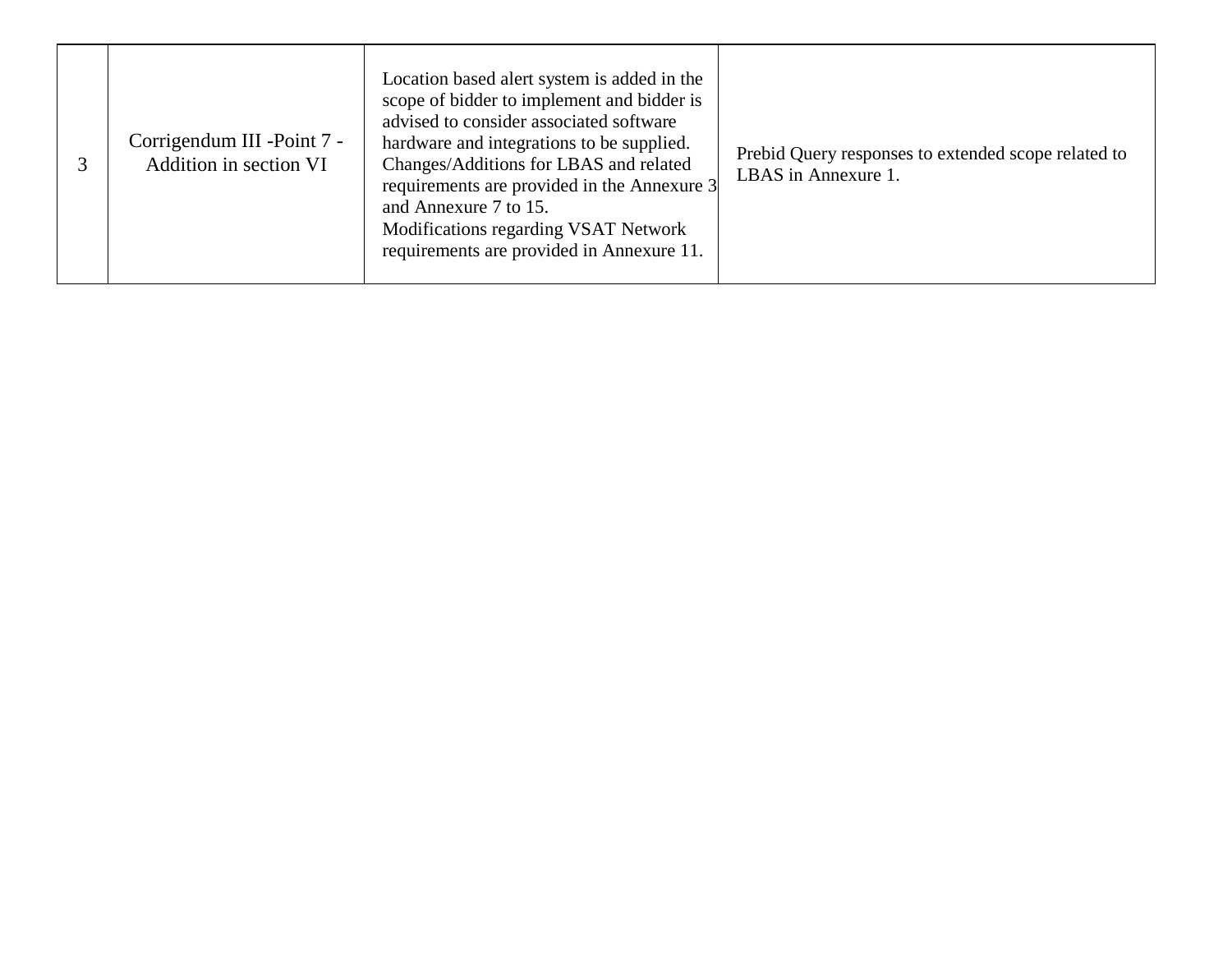| Sr. No. | <b>Section No.,</b>                                                                          | <b>Description</b>                                                                                                                                                                                | <b>Query/Suggestion</b>                                                                                                                                                                                                                                                                                                                                                                                                                                                                                                    | <b>Response</b>                                                                                                                                                                                                                                                                                      |
|---------|----------------------------------------------------------------------------------------------|---------------------------------------------------------------------------------------------------------------------------------------------------------------------------------------------------|----------------------------------------------------------------------------------------------------------------------------------------------------------------------------------------------------------------------------------------------------------------------------------------------------------------------------------------------------------------------------------------------------------------------------------------------------------------------------------------------------------------------------|------------------------------------------------------------------------------------------------------------------------------------------------------------------------------------------------------------------------------------------------------------------------------------------------------|
|         | <b>Clause No.</b><br>and Page No.                                                            |                                                                                                                                                                                                   |                                                                                                                                                                                                                                                                                                                                                                                                                                                                                                                            |                                                                                                                                                                                                                                                                                                      |
| 274     | Page 190,<br>9.4 Group<br>Messaging                                                          | The web-based application<br>Software shall be hosted<br>centrally on a redundant<br>server system at SEOC<br>(with option for installation<br>of redundant system at<br>another secure location) | From your corrigendum, we understand that<br>SEOC setup needs to have redundant<br>servers. Can you please confirm if the<br>DEOC setup also needs to be redundant, or<br>would a single server suffice?                                                                                                                                                                                                                                                                                                                   | It is confirmed that set-up at DEOC will be 100%<br>back-up for SEOC, hence redundant server is to<br>be provided at back-up DEOC site also.                                                                                                                                                         |
| 275     | 15.1 Group<br>Messaging<br>(SMS) System,<br>pt. 5 Alerts over<br>voice channels,<br>Page 212 | It must now be possible to<br>automatically send alerts<br>over voice channel to<br>mobile phones and fixed<br>phones.                                                                            | In Corrigendum 3, you clarified that<br>telephone lines will be provided by the<br>employer as per final design of selected<br>system.<br>A voice sending engine will also require<br>hardware connected to these telephone lines.<br>In order to correctly estimate this hardware<br>costs, can you provide an indicative figure<br>on number of PRI lines expected?<br>Alternatively, can we assume 2 PRI x 30<br>channels for SEOC and 1 PRI x 30 channels<br>at DEOC (Disaster Recovery site), for sizing<br>purposes? | We have indicated total number of recipients<br>below 7,000 (Please refer to Sr. No 152 page 64).<br>As the number recipients/ first responders are not<br>significantly high in number, PRI requirements<br>can be estimated by the SI.<br>For sizing purpose bidder's estimation is<br>reasonable. |

Annexure 1 – Queries related to extended Scope related to Location based Alert System.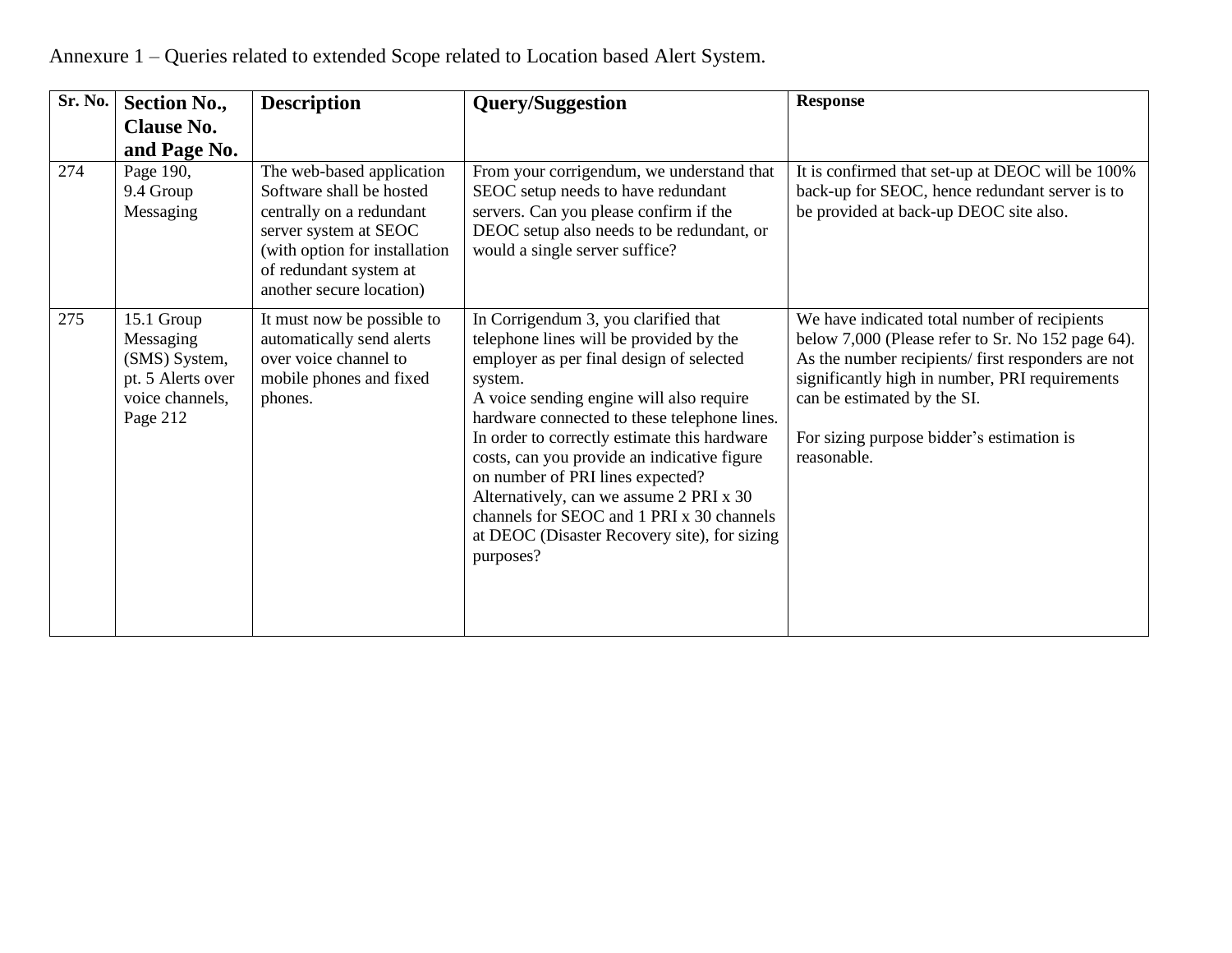| <b>Sr. No.</b> | <b>Section No.,</b>       | <b>Description</b>                                                                                                                                                                                                                                                                                                                 | <b>Query/Suggestion</b>                                                                                                                                                                                                                                                                                                                                                                                                                                                                                                                                                                                                                                                                                                                    | <b>Response</b>                                                                                                                                                                                                                                                                                                                                                                                                                                                                          |
|----------------|---------------------------|------------------------------------------------------------------------------------------------------------------------------------------------------------------------------------------------------------------------------------------------------------------------------------------------------------------------------------|--------------------------------------------------------------------------------------------------------------------------------------------------------------------------------------------------------------------------------------------------------------------------------------------------------------------------------------------------------------------------------------------------------------------------------------------------------------------------------------------------------------------------------------------------------------------------------------------------------------------------------------------------------------------------------------------------------------------------------------------|------------------------------------------------------------------------------------------------------------------------------------------------------------------------------------------------------------------------------------------------------------------------------------------------------------------------------------------------------------------------------------------------------------------------------------------------------------------------------------------|
|                | <b>Clause No.</b>         |                                                                                                                                                                                                                                                                                                                                    |                                                                                                                                                                                                                                                                                                                                                                                                                                                                                                                                                                                                                                                                                                                                            |                                                                                                                                                                                                                                                                                                                                                                                                                                                                                          |
|                | and Page No.              |                                                                                                                                                                                                                                                                                                                                    |                                                                                                                                                                                                                                                                                                                                                                                                                                                                                                                                                                                                                                                                                                                                            |                                                                                                                                                                                                                                                                                                                                                                                                                                                                                          |
| 276            | Corrigendum<br>Annexure 9 | The updated corrigendum<br>requirement clauses around<br><b>Location Based Alerting</b><br>System suggest that the<br>architecture will have 3<br>main components<br>a. Front End,<br>Messaging system and<br>b.<br><b>LBAS</b><br>$c_{\cdot}$                                                                                     | For LBAS there will be two components: -<br>One installed at SEOC with backup at one<br>DEOC and second LBAS inside Telecom<br>Operator premises. The requirements also<br>specify that bidder is responsible for<br>integrating with the operator side<br>component which can fulfil tender<br>requirement.<br>For providing end to end functionality as a<br>bidder we would be required to submit a<br>techno-commercials for all the components<br>which includes Front End, Messaging<br>system and LBAS component at SEOC<br>(backup at one DEOC) and LBAS at the<br>TSP side (3 in quantity).<br>Please confirm if our understanding is<br>correct and Bidder's proposal need to<br>include LBAS component at the TSP side<br>also. | The bidder is expected to provide complete<br>solution with all the<br>integrations/(sub)components/layers at SEOC-<br>DEOC and TSP side both.                                                                                                                                                                                                                                                                                                                                           |
| 277            | Corrigendum<br>Annexure 4 | Addition in Section IV -<br>Appendix to Financial Part<br>Schedule No 2 - Schedule<br>No. 2. Infrastructure and<br>Mandatory Spare Parts if<br>any.<br>Messaging System, 18 &<br>18.1. The Financial Part<br>includes 2 separate rates to<br>be quoted for Group<br>Messaging System and<br><b>Location based Alert</b><br>System. | Does it mean you are looking at 2 separate<br>system for Messaging? One, for Group<br>Messaging and Second, for Location based<br>Messaging?<br>If above is yes, the same would be defeating<br>the very purpose of automation if you have<br>to switch between two system to send<br>different kinds of messages / alerts.<br>We, therefore, request you to kindly have<br>seamless and automatic system to send all<br>kinds of Alerts i.e. SMS, Location based<br>SMS, Social Media Alerts, CAP Alerts,<br>Emails, etc. from one system.                                                                                                                                                                                                | We are looking for Group Messaging (GM) as<br>well as LBAS capability. GM functionality will<br>be required on regular basis for activities related<br>to planning, preparedness, conducting training<br>and mock drills, dissemination of disaster updates<br>etc. Whereas LBAS capability will be required<br>mainly during response (rescue), rehabilitation<br>activities. It is left to SI to offer either<br>independent systems or integrated system for both<br>functionalities. |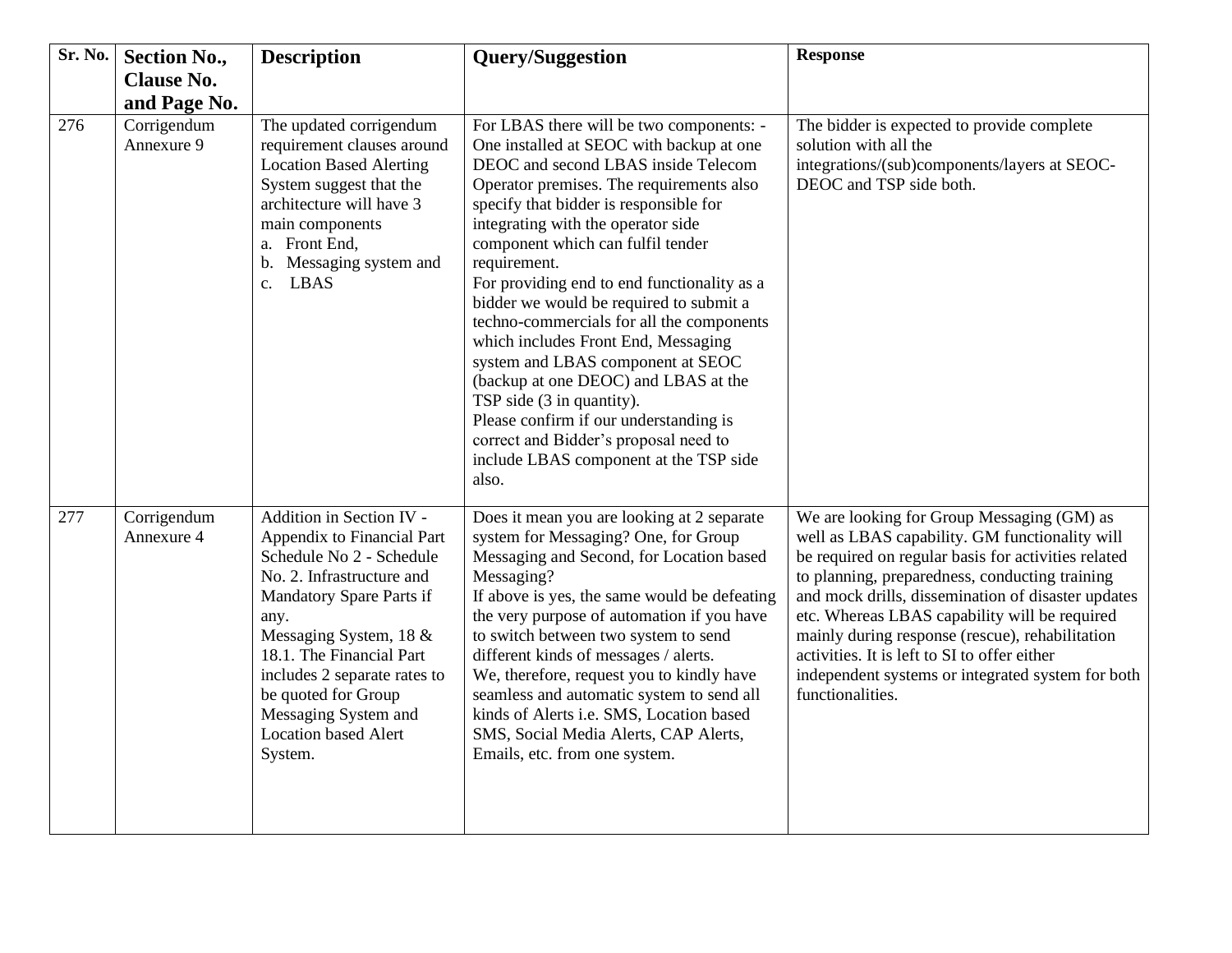| Sr. No. | <b>Section No.,</b><br><b>Clause No.</b><br>and Page No. | <b>Description</b>                                                                                                                                                                              | <b>Query/Suggestion</b>                                                                                                                                                                                                                                                                                                                                                                                                                                                                                                                                                     | <b>Response</b>          |
|---------|----------------------------------------------------------|-------------------------------------------------------------------------------------------------------------------------------------------------------------------------------------------------|-----------------------------------------------------------------------------------------------------------------------------------------------------------------------------------------------------------------------------------------------------------------------------------------------------------------------------------------------------------------------------------------------------------------------------------------------------------------------------------------------------------------------------------------------------------------------------|--------------------------|
| 278     | Experience<br>Qualification                              | For all other sub-<br>components, eligibility<br>criteria have been published<br>for bidders. However, for<br>Messaging System,<br>eligibility criteria have not<br>been published / asked for. | We recommend that you add appropriate<br>eligibility criteria for Messaging sub-system<br>so that experienced and competent vendors<br>are only selected for participation in the<br>tender.<br>We suggest adding the following:<br>Pre-qualifications: The Bidder / OEM for<br>proposed Messaging System should have<br>prior implementing experience in the field<br>of multi-channel alert dissemination<br>Geolocation SMS system and have<br>minimum 3 national or state level Public<br>Alerting systems sold to the Government<br>commercially in the last 10 years. | Clause remains unchanged |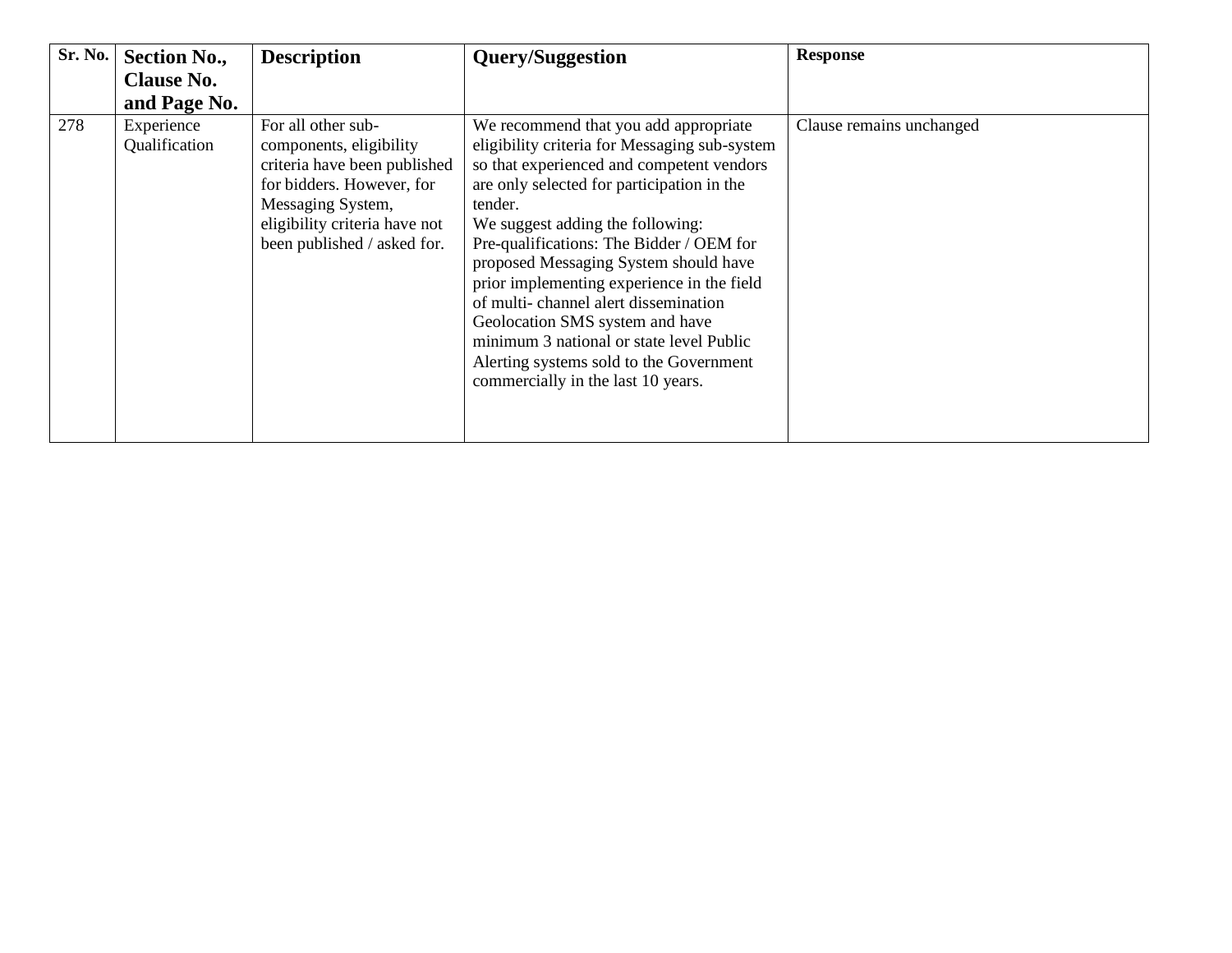| Sr. No. | <b>Section No.,</b>                          | <b>Description</b>                                                                                                                                                                                                                                                                                                                                                                                                                                                                                                                                                                                                    | <b>Query/Suggestion</b>                                                                                                                                                                                                                                                                                                                                                                                                                                                                                                                                                                                                                                                                                                                                                                                                                                                                                                                                                                                                                                                                                                             | <b>Response</b>                                                                                                                                                                                                                                                                                                                                                                                                                                                                                                                                                                                                                                                                                                                                                                                                                                                                                                                                                                                                                                                                                                                       |
|---------|----------------------------------------------|-----------------------------------------------------------------------------------------------------------------------------------------------------------------------------------------------------------------------------------------------------------------------------------------------------------------------------------------------------------------------------------------------------------------------------------------------------------------------------------------------------------------------------------------------------------------------------------------------------------------------|-------------------------------------------------------------------------------------------------------------------------------------------------------------------------------------------------------------------------------------------------------------------------------------------------------------------------------------------------------------------------------------------------------------------------------------------------------------------------------------------------------------------------------------------------------------------------------------------------------------------------------------------------------------------------------------------------------------------------------------------------------------------------------------------------------------------------------------------------------------------------------------------------------------------------------------------------------------------------------------------------------------------------------------------------------------------------------------------------------------------------------------|---------------------------------------------------------------------------------------------------------------------------------------------------------------------------------------------------------------------------------------------------------------------------------------------------------------------------------------------------------------------------------------------------------------------------------------------------------------------------------------------------------------------------------------------------------------------------------------------------------------------------------------------------------------------------------------------------------------------------------------------------------------------------------------------------------------------------------------------------------------------------------------------------------------------------------------------------------------------------------------------------------------------------------------------------------------------------------------------------------------------------------------|
|         | <b>Clause No.</b>                            |                                                                                                                                                                                                                                                                                                                                                                                                                                                                                                                                                                                                                       |                                                                                                                                                                                                                                                                                                                                                                                                                                                                                                                                                                                                                                                                                                                                                                                                                                                                                                                                                                                                                                                                                                                                     |                                                                                                                                                                                                                                                                                                                                                                                                                                                                                                                                                                                                                                                                                                                                                                                                                                                                                                                                                                                                                                                                                                                                       |
|         | and Page No.                                 |                                                                                                                                                                                                                                                                                                                                                                                                                                                                                                                                                                                                                       |                                                                                                                                                                                                                                                                                                                                                                                                                                                                                                                                                                                                                                                                                                                                                                                                                                                                                                                                                                                                                                                                                                                                     |                                                                                                                                                                                                                                                                                                                                                                                                                                                                                                                                                                                                                                                                                                                                                                                                                                                                                                                                                                                                                                                                                                                                       |
| 279     | Page 128 of<br>corrigendum<br>Clause - 9.4.2 | <b>Location Based Alert</b><br>System (LBAS) allows for<br>sending text messages<br>(SMS) to all mobile<br>subscribers and covers both<br>national subscribers and<br>international roamers<br>whosoever present in the<br>vulnerable area to be<br>affected by Cyclone or any<br>other Disaster. In LBAS,<br>the operator is able to draw<br>a polygon of a particular<br>area through GIS map and<br>send alerts to all people<br>who are present at the time<br>inside the polygon.<br>Location based method<br>sends alert to people based<br>on their real-time location at<br>the time of sending the<br>alert. | 1) Please clarify 'all mobile subscribers' i.e.<br>is the LBAS system expected to send<br>messages only to the CUG/first responders,<br>or to ALL the subscribers in the given<br>polygon, which could be significant. We<br>assume it is ALL subscribers in an impacted<br>area, since you have explicitly included<br>national and international roamers. Please<br>clarify though.<br>2) You have asked for location-based<br>messages to be sent based on the real time<br>location of the individuals at the time of<br>sending the alert. There are very complex<br>mechanisms in SMS technology that<br>provides for dissemination of alerts based<br>on the real time location of mass recipients,<br>but there are also alternate technologies that<br>provide this functional capability. Kindly<br>clarify if the intended recipients are<br>members of the CUG/first responders whose<br>numbers are known in advance, or would be<br>ALL citizens in an area of impact and also if<br>alternate technologies that provide this<br>functional capability can be considered. A<br>specific use case would certainly help | 1) It is once again clarified that offered system<br>should have capability of sending SMS to all<br>mobile subscribers within vulnerable area,<br>however in the present case location-based<br>messages will be sent only to responsible<br>government / non-government organisations and<br>identified stake holders. GSDMA will provided<br>cell phone numbers of all persons who will be<br>covered under this system.<br>2) As per our understanding of LBAS the system<br>will send SMS to only those persons who are<br>within the polygon of interest as determined by<br>vulnerability status at the time of generation of<br>alert message. This can be achieved only when<br>present location of recipient is known. However,<br>we expect only reasonable accuracy of present<br>location (for example location data within last 5<br>minutes). All cell phone numbers of first<br>responders / stake holders will be provided in<br>advance to SI for inclusion in system data bank.<br>It is once again confirmed that as per present<br>plan, there is no intention of alerting all citizens<br>in the disaster area. |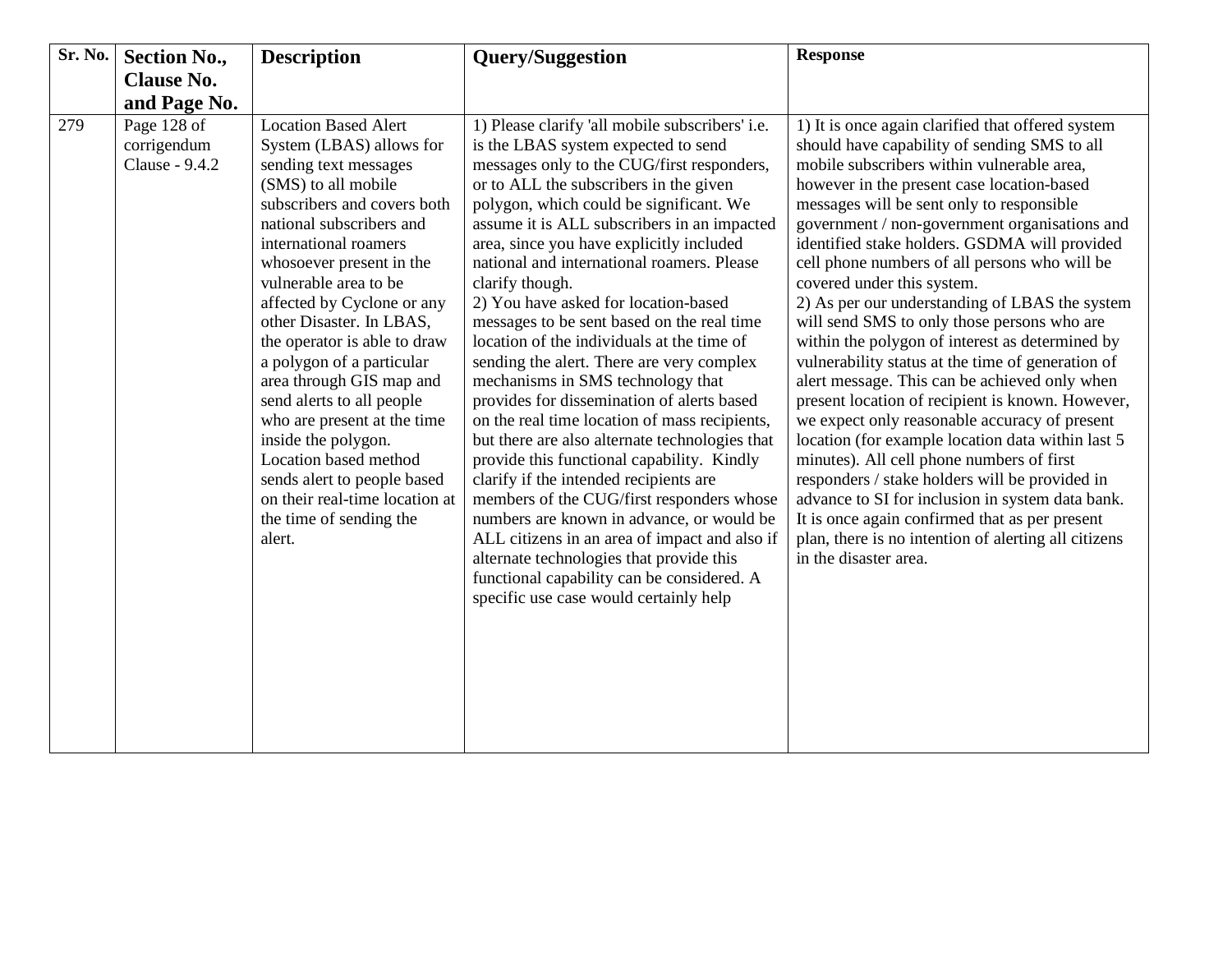| Sr. No. | <b>Section No.,</b>                          | <b>Description</b>                                                                                                                                                                                                                                                                                                                                                                                                   | <b>Query/Suggestion</b>                                                                                                                                            | <b>Response</b>                                                                                                                                                                                                                                                                                                                                                                                                                                                                                                                                                                                                                                                                                                                                            |
|---------|----------------------------------------------|----------------------------------------------------------------------------------------------------------------------------------------------------------------------------------------------------------------------------------------------------------------------------------------------------------------------------------------------------------------------------------------------------------------------|--------------------------------------------------------------------------------------------------------------------------------------------------------------------|------------------------------------------------------------------------------------------------------------------------------------------------------------------------------------------------------------------------------------------------------------------------------------------------------------------------------------------------------------------------------------------------------------------------------------------------------------------------------------------------------------------------------------------------------------------------------------------------------------------------------------------------------------------------------------------------------------------------------------------------------------|
|         | <b>Clause No.</b>                            |                                                                                                                                                                                                                                                                                                                                                                                                                      |                                                                                                                                                                    |                                                                                                                                                                                                                                                                                                                                                                                                                                                                                                                                                                                                                                                                                                                                                            |
|         | and Page No.                                 |                                                                                                                                                                                                                                                                                                                                                                                                                      |                                                                                                                                                                    |                                                                                                                                                                                                                                                                                                                                                                                                                                                                                                                                                                                                                                                                                                                                                            |
| 280     | Page 128 of<br>corrigendum<br>Clause - 9.4.2 | As said earlier, SMS<br>technology can be used to<br>send alerts in this method.<br>Typically, choice of channel<br>in this context can be<br>determined by time to<br>impact of the event. This<br>can help in saving lives in<br>the event of a natural or<br>man-made disasters /<br>emergency. The system has<br>been designed to ensure<br>effective communication<br>before, during and after an<br>emergency. | We assume that when it is mentioned that<br>'SMS can be used', GSDMA is open to<br>SMS-CB as well, as long as functional<br>compliance can be met. Kindly clarify. | The sentence quoted by the bidder only describes<br>the capability of SMS technology for delivery of<br>alert message to intended recipients and doesn't<br>suggest choice of any other technology or method<br>of message delivery. There is no objection in case<br>SMS-CB technology is offered subject to<br>following conditions:<br>a) There will be no price advantage even in case<br>the offered alternative has more capabilities than<br>specified in the RFB and only lower cost system<br>in both Capex and Opex which meets RFB<br>specifications, among all alternatives will be<br>selected<br>b) The system has capability to send alerts only to<br>predetermined groups of people and not to all<br>persons within the selected polygon |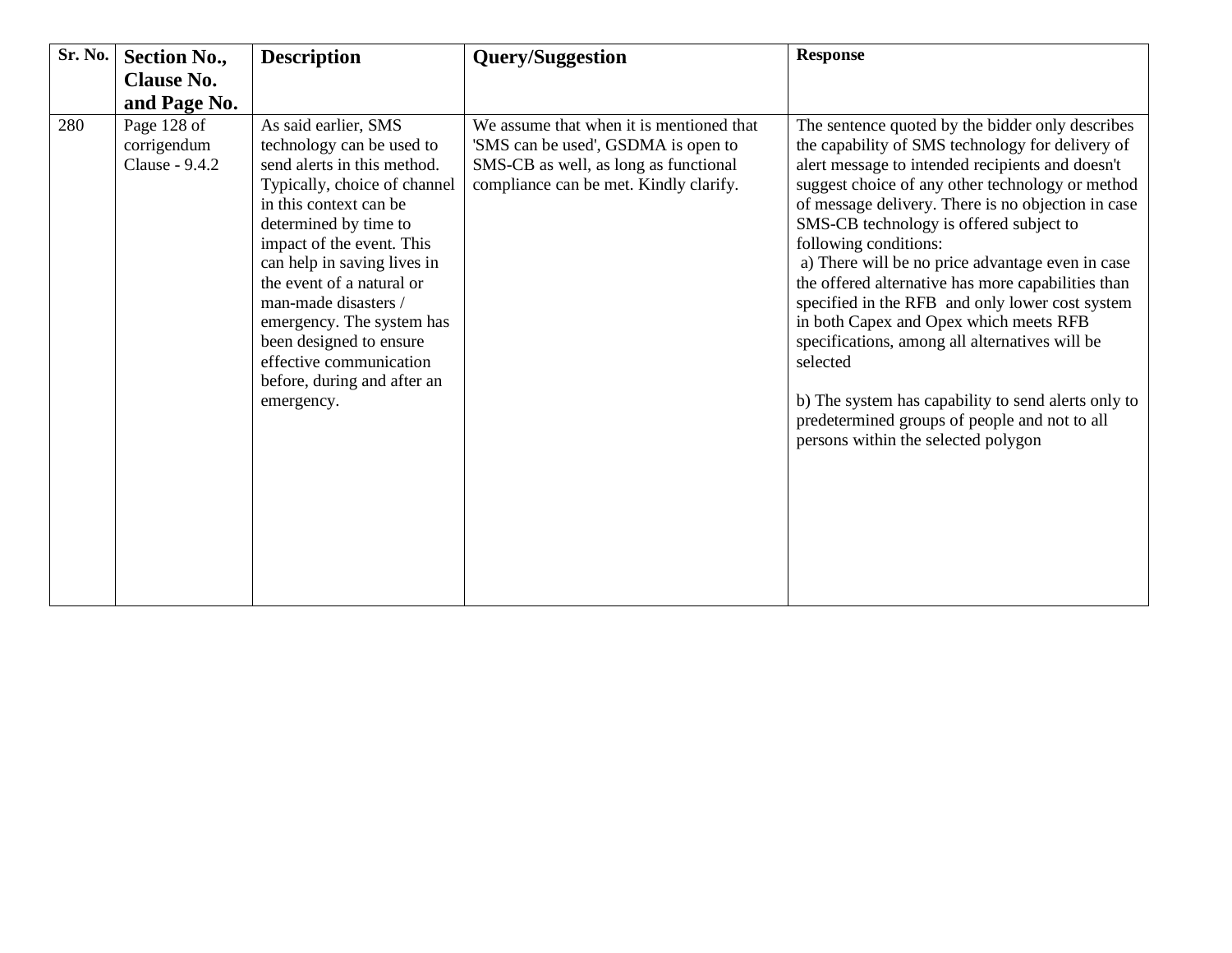| Sr. No. | <b>Section No.,</b>                          | <b>Description</b>                                                                                                                      | <b>Query/Suggestion</b>                                                                                                                                                                                                                                                                                                                                                                                                                                                                                                                                                                                                                                                        | <b>Response</b>                                                                                                                                                                                                                                                                                                                                                                                                                    |
|---------|----------------------------------------------|-----------------------------------------------------------------------------------------------------------------------------------------|--------------------------------------------------------------------------------------------------------------------------------------------------------------------------------------------------------------------------------------------------------------------------------------------------------------------------------------------------------------------------------------------------------------------------------------------------------------------------------------------------------------------------------------------------------------------------------------------------------------------------------------------------------------------------------|------------------------------------------------------------------------------------------------------------------------------------------------------------------------------------------------------------------------------------------------------------------------------------------------------------------------------------------------------------------------------------------------------------------------------------|
|         | <b>Clause No.</b>                            |                                                                                                                                         |                                                                                                                                                                                                                                                                                                                                                                                                                                                                                                                                                                                                                                                                                |                                                                                                                                                                                                                                                                                                                                                                                                                                    |
|         | and Page No.                                 |                                                                                                                                         |                                                                                                                                                                                                                                                                                                                                                                                                                                                                                                                                                                                                                                                                                |                                                                                                                                                                                                                                                                                                                                                                                                                                    |
| 281     | Page 128 of<br>corrigendum<br>Clause - 9.4.2 | The system should provide<br>delivery reports. Also, this<br>system should be able to<br>maintain the privacy of<br>unlisted receivers. | Privacy of unlisted receivers clearly implies<br>that their MSISDN / location should not be<br>made available without their consent. This<br>goes against the requirement of the tender<br>that the numbers of the recipients should be<br>known so that messages can be resent in the<br>event delivery confirmation has not been<br>received. Please clarify this dichotomy.<br>It is our submission, that one of the reasons<br>for SMS-CB to have been chosen by most<br>countries globally, including US, Israel,<br>Australia, New Zealand, several countries in<br>EU, Philippines, Taiwan, Sri Lanka etc., is<br>its inherent ability to maintain privacy<br>sanctity. | Privacy is to be maintained only in case of<br>unlisted receivers, if there are any. As per present<br>plans the alert messages are to be sent only to<br>listed recipients. The clause is introduced to<br>safeguard GSDMA from any future<br>complications, due to privacy issues of unlisted<br>recipients. GSDMA will ensure that there will be<br>no privacy issues in respect of listed recipients in<br>the planned system. |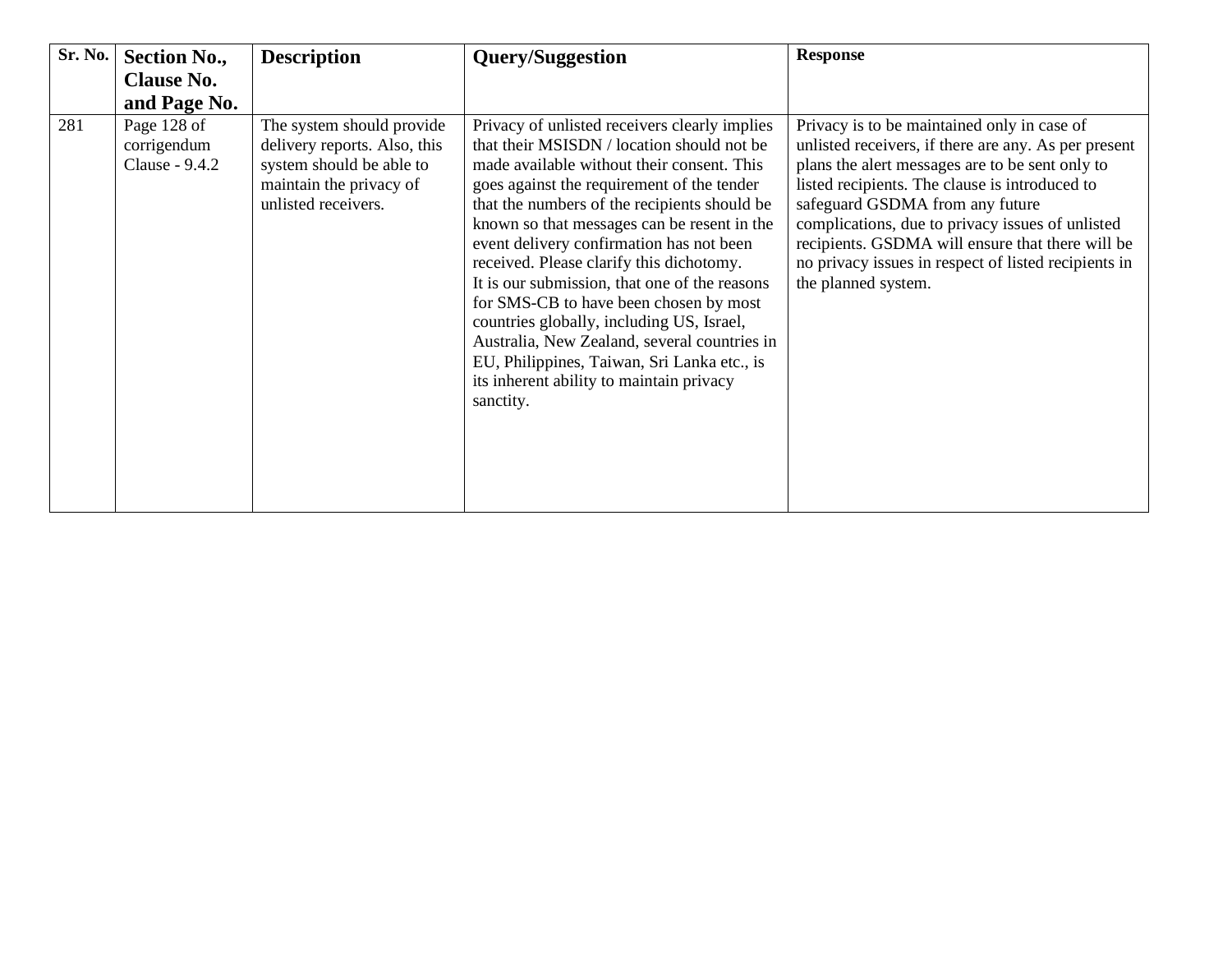| Sr. No. | <b>Section No.,</b>                              | <b>Description</b>                                                                                                                                                                                                                                                                                                                                                                                                                                                                                                                                                                                                                                                                                                                                                                                                          | <b>Query/Suggestion</b>                                                                                                                                                                                                                                                                                                                                                                                                                                                                                                                                                                                                                                                                                                                                                                                                                                                                                                                                                                                                                                                                                     | <b>Response</b>                                                                                                                                                                                                                                                                                                                                                                                                                                                                                                                                                                                                                 |
|---------|--------------------------------------------------|-----------------------------------------------------------------------------------------------------------------------------------------------------------------------------------------------------------------------------------------------------------------------------------------------------------------------------------------------------------------------------------------------------------------------------------------------------------------------------------------------------------------------------------------------------------------------------------------------------------------------------------------------------------------------------------------------------------------------------------------------------------------------------------------------------------------------------|-------------------------------------------------------------------------------------------------------------------------------------------------------------------------------------------------------------------------------------------------------------------------------------------------------------------------------------------------------------------------------------------------------------------------------------------------------------------------------------------------------------------------------------------------------------------------------------------------------------------------------------------------------------------------------------------------------------------------------------------------------------------------------------------------------------------------------------------------------------------------------------------------------------------------------------------------------------------------------------------------------------------------------------------------------------------------------------------------------------|---------------------------------------------------------------------------------------------------------------------------------------------------------------------------------------------------------------------------------------------------------------------------------------------------------------------------------------------------------------------------------------------------------------------------------------------------------------------------------------------------------------------------------------------------------------------------------------------------------------------------------|
|         | <b>Clause No.</b>                                |                                                                                                                                                                                                                                                                                                                                                                                                                                                                                                                                                                                                                                                                                                                                                                                                                             |                                                                                                                                                                                                                                                                                                                                                                                                                                                                                                                                                                                                                                                                                                                                                                                                                                                                                                                                                                                                                                                                                                             |                                                                                                                                                                                                                                                                                                                                                                                                                                                                                                                                                                                                                                 |
|         | and Page No.                                     |                                                                                                                                                                                                                                                                                                                                                                                                                                                                                                                                                                                                                                                                                                                                                                                                                             |                                                                                                                                                                                                                                                                                                                                                                                                                                                                                                                                                                                                                                                                                                                                                                                                                                                                                                                                                                                                                                                                                                             |                                                                                                                                                                                                                                                                                                                                                                                                                                                                                                                                                                                                                                 |
| 282     | Page 128 of<br>corrigendum<br>Clause - 9.4.2 (f) | For the Location Based<br>Alert System to work,<br>integration is necessary<br>with minimum of 3<br>Telecom Operators (e.g.<br>BSNL, AIRTEL,<br>VODAFONE, IDEA,<br>RELIANCE etc.) in the<br>country. There is no<br>violation of privacy, as all<br>information stays inside the<br>operators' networks. After<br>an area is demarcated<br>through GIS in the<br>application, it will be sent to<br>the Location Based<br>Component (for SMS)<br>installed at the mobile<br>operator's site. The<br>Location component (for<br>SMS) calculates cells cover<br>the area through their BTS's<br>installed at that particular<br>areas, finds the subscribers<br>connected to the cells and<br>makes sure the messages<br>are sent with the highest<br>possible capacity without<br>causing network overload<br>or congestion. | 1) Is the proof of integration with a<br>minimum of 3 operators supposed to be<br>provided at the time of bid submission or<br>within the 270 days post awarding of the<br>contract. There have been instances in the<br>past where successful bidders have not been<br>able to integrate with private operators due<br>to various reasons, jeopardizing the most<br>critical element of last mile dissemination<br>and the overall project as well. It is our<br>submission therefore, that proposed bidders<br>for LBAS submit proof of integration or an<br>LOI on behalf of 3 operators, at the time of<br>bid submission<br>2) With regards to delivery mechanism that<br>does not cause network overload or<br>congestion, unlike conventional SMS, SMS-<br>CB is the only mechanism that does not<br>cause network overload or congestion.<br>Conversely, SMS-CB does not suffer from<br>delays in dissemination even during severe<br>network congestion. Accordingly, one can<br>dissemination real time, location<br>information to 5 million or 50 million people<br>within a max of 180 seconds | 1) Bidder needs to provide complete solution with<br>Manufacture's Authorization and Subcontractor<br>Agreement. Reference ITB 11, (a)<br>Manufacturer's Authorization; and (b)<br>Subcontractor Agreement or a letter of intent<br>between the parties to enter into a Subcontractor<br>Agreement are to be submitted along with the bid<br>for major items of supply and services.<br>2) Specification regarding network overload is to<br>ensure that the system design takes care of<br>maximum message handling capacity of networks<br>under severe loading conditions. Please refer to<br>response to clause 9.4.2 above |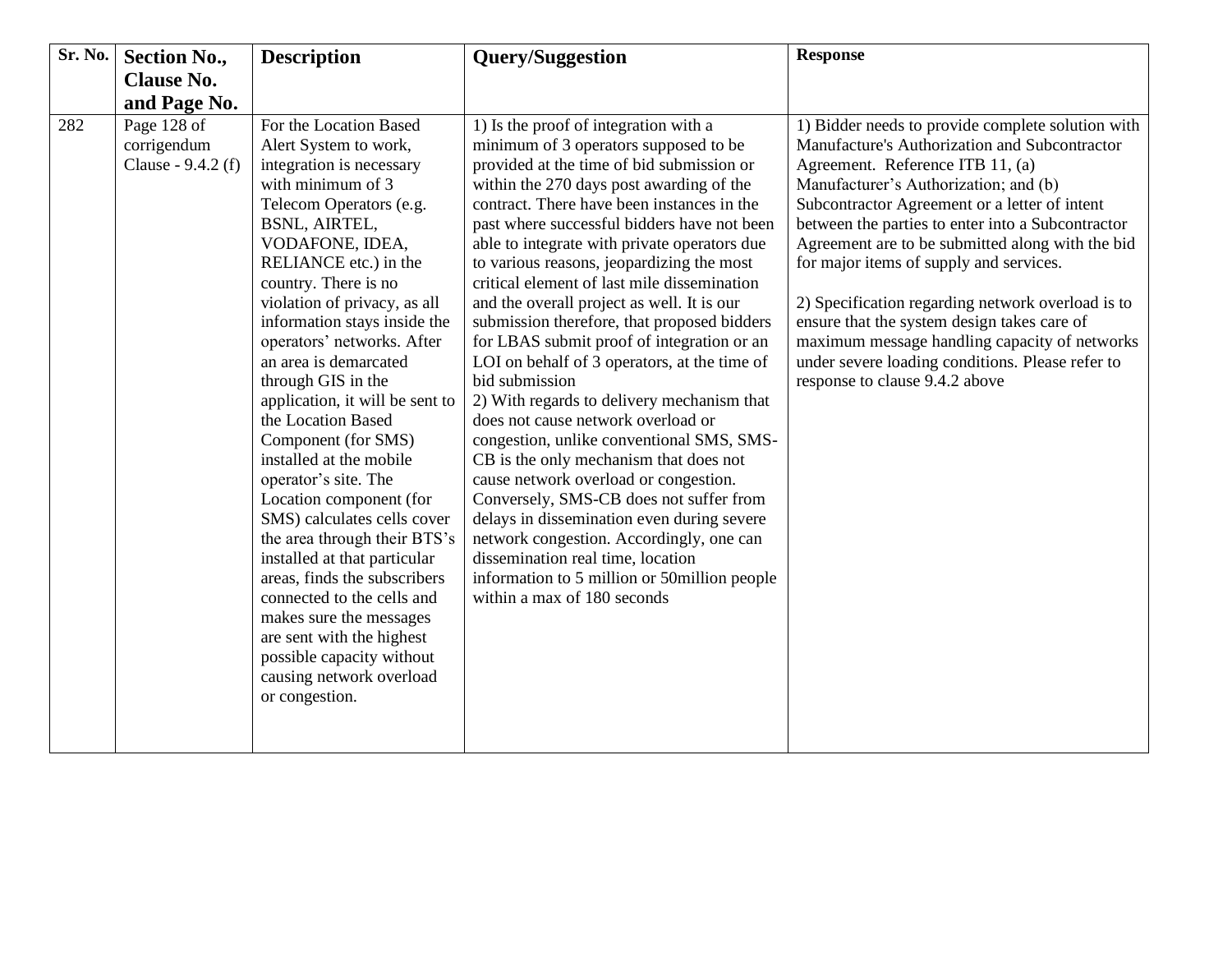| Sr. No. | <b>Section No.,</b><br><b>Clause No.</b>         | <b>Description</b>                                                                                                                                                                                                                                                                                                             | <b>Query/Suggestion</b>                                                                                                                                                                                                                                                                                                                                                                                                                                                                                                                                                     | <b>Response</b>                       |
|---------|--------------------------------------------------|--------------------------------------------------------------------------------------------------------------------------------------------------------------------------------------------------------------------------------------------------------------------------------------------------------------------------------|-----------------------------------------------------------------------------------------------------------------------------------------------------------------------------------------------------------------------------------------------------------------------------------------------------------------------------------------------------------------------------------------------------------------------------------------------------------------------------------------------------------------------------------------------------------------------------|---------------------------------------|
|         | and Page No.                                     |                                                                                                                                                                                                                                                                                                                                |                                                                                                                                                                                                                                                                                                                                                                                                                                                                                                                                                                             |                                       |
| 283     | Page 130 of<br>corrigendum<br>Clause - 9.4.2 (i) | Reliability and timeliness:<br>1. The messaging Platform<br>must support transmission<br>of large-scale messages to<br>multiple users in multiple<br>mobile networks.<br>2. The messaging Platform<br>must give commitment to<br>service levels with<br>guaranteed delivery times                                              | With regards to point 1, we assume 'large'<br>scale messages' implies ALL individuals in<br>an area of impact and not merely CUB-<br>based numbers / first responders. Pls clarify<br>With regards to point 2, we assume that the<br>bidder should give a commitment that<br>delivery times should be within 5 minutes.<br>However, it is our submission that the<br>commitment of 5 minutes should encompass<br>both, identification of individuals within a<br>target location as well as dissemination of<br>the alerts to the identified individuals.<br>Please clarify | Refer query number - 279              |
| 284     | Page 135 of<br>corrigendum<br>Clause - 15.2      | The System shall allow<br>geographically localized<br>SMS broadcasts, including<br>those that may be time-<br>critical in nature, to be sent<br>to mobile numbers that need<br>not be pre-registered in the<br>System, but are<br>automatically "polled" from<br>the Telco's network based<br>on their last known<br>location. | request clarification of the term 'polled',<br>along with a specific use case. Also 'last<br>known location' may not be 'real time' as has<br>been request consistently in the tender.<br>Please clarify whether real time or last<br>known location is required to avoid<br>ambiguity                                                                                                                                                                                                                                                                                      | Refer query number - 279, 280 and 286 |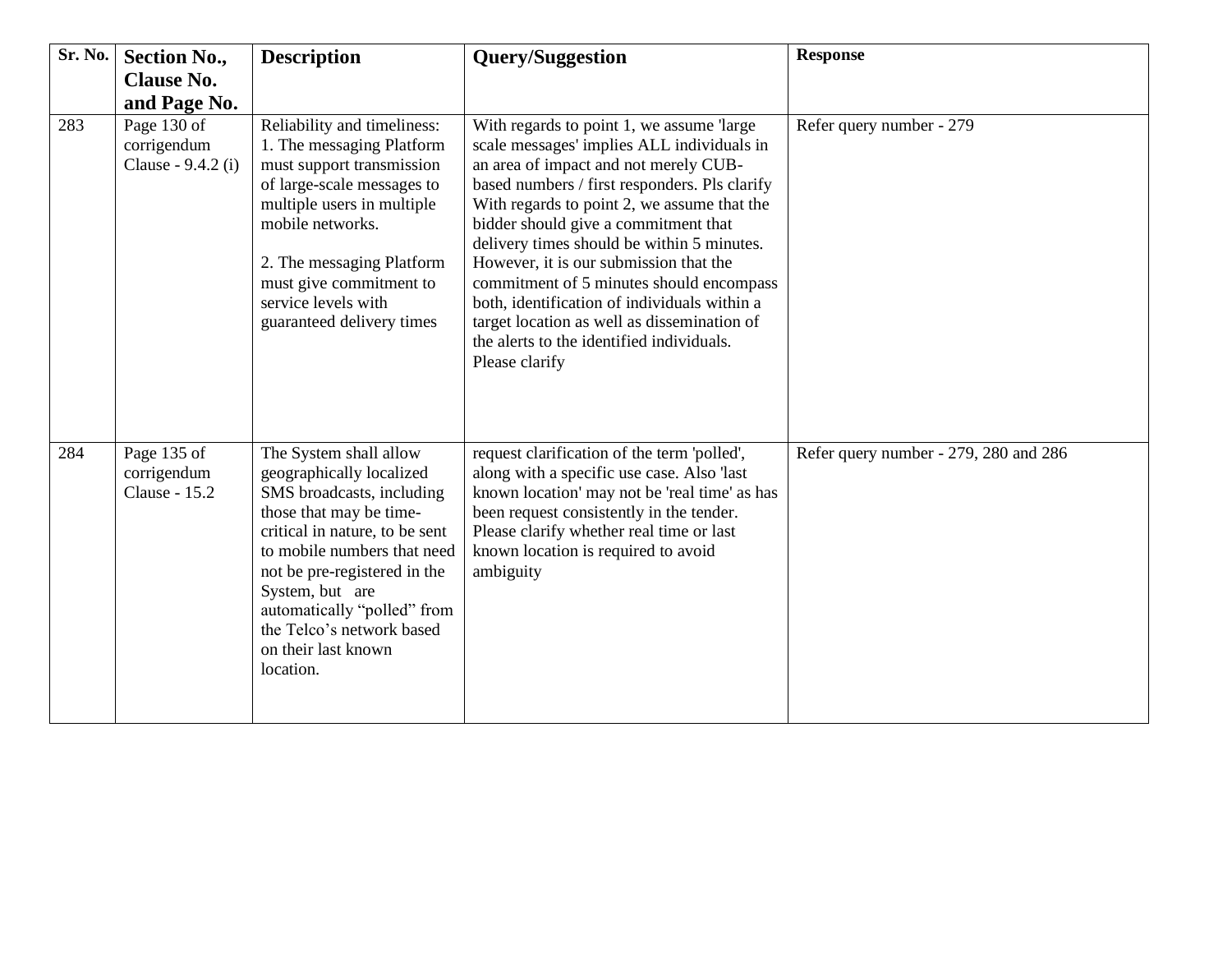| Sr. No. | <b>Section No.,</b>                                | <b>Description</b>                                                                                                                                                                                                                          | <b>Query/Suggestion</b>                                                                                                                                                                                                                                                                                                                                                                                                                                                                                                                                                                                | <b>Response</b>                                                                                                                                                                                                                                                                                                                                                          |
|---------|----------------------------------------------------|---------------------------------------------------------------------------------------------------------------------------------------------------------------------------------------------------------------------------------------------|--------------------------------------------------------------------------------------------------------------------------------------------------------------------------------------------------------------------------------------------------------------------------------------------------------------------------------------------------------------------------------------------------------------------------------------------------------------------------------------------------------------------------------------------------------------------------------------------------------|--------------------------------------------------------------------------------------------------------------------------------------------------------------------------------------------------------------------------------------------------------------------------------------------------------------------------------------------------------------------------|
|         | <b>Clause No.</b>                                  |                                                                                                                                                                                                                                             |                                                                                                                                                                                                                                                                                                                                                                                                                                                                                                                                                                                                        |                                                                                                                                                                                                                                                                                                                                                                          |
|         | and Page No.                                       |                                                                                                                                                                                                                                             |                                                                                                                                                                                                                                                                                                                                                                                                                                                                                                                                                                                                        |                                                                                                                                                                                                                                                                                                                                                                          |
| 285     | Page 135 of<br>corrigendum<br><b>Clause - 15.2</b> | The Bidder shall provide<br>required Computer<br>Hardware at Telecom<br>Operators sites for<br>broadcasting the SMS to the<br>targeted areas of population<br>which are demarcated at<br><b>State emergency Operation</b><br>Center (SEOC). | Since the term 'population' has been<br>mentioned, we assume this could be a few<br>thousands to even a few million, depending<br>on the impacted area. Please clarify if this<br>understanding is correct                                                                                                                                                                                                                                                                                                                                                                                             | It is once again confirmed that LBAS service is<br>only for limited number of persons, such as first<br>responders and approved stake holders                                                                                                                                                                                                                            |
| 286     | Page 135 of<br>corrigendum<br><b>Clause - 15.2</b> | The Bidder shall ensure<br>with the Telecom Operators<br>that the targeted SMS's are<br>to be sent on priority bases<br>to avoid the delay/<br>congestion.                                                                                  | As per 3GPP standards, prioritization of<br>SMS is only by virtue of 'retrying priority'<br>for users who have either switched off their<br>handsets or unavailable. Kindly explain<br>what is the intention behind this clause and<br>a use case expectation.                                                                                                                                                                                                                                                                                                                                         | Prioritization of messages is to be ensured by the<br>telecom operator for which there will be direct<br>connectivity between SEOC / Back-up DEOC<br>and SMSC of concerned TSP. However, delivery<br>time up to 5 minutes will be accepted as within<br>tolerance limits, under overloading conditions.                                                                  |
| 287     | Page 135 of<br>corrigendum<br><b>Clause - 15.2</b> | It must be possible to<br>retrieve technical status of<br>all SMS deliveries:<br>delivered / not delivered /<br>pending / queued etc.                                                                                                       | For SMS, if the delivery report is enabled, it<br>puts an enormous strain on the operator<br>network resources, since each message<br>needs to send a delivery acknowledgement<br>back. During disasters, when the network is<br>expected to be overloaded / congested,<br>enabling of delivery acknowledgement<br>could lead to severe delays / further<br>congestion in disseminating messages,<br>defeating the very purpose of an Early<br>Warning system. Besides, delivery does not<br>imply that the message has been read,<br>further defeating the purpose of this<br>intended functionality. | The requirement states that it should be possible<br>to retrieve technical status of SMS deliveries,<br>however it doesn't mean that this data should be<br>available on real time basis. The status of delivery<br>etc. may be stored at SMSC, which can be<br>subsequently accessed by system at SEOC /<br>DEOC for performance analysis of alert<br>messaging system. |